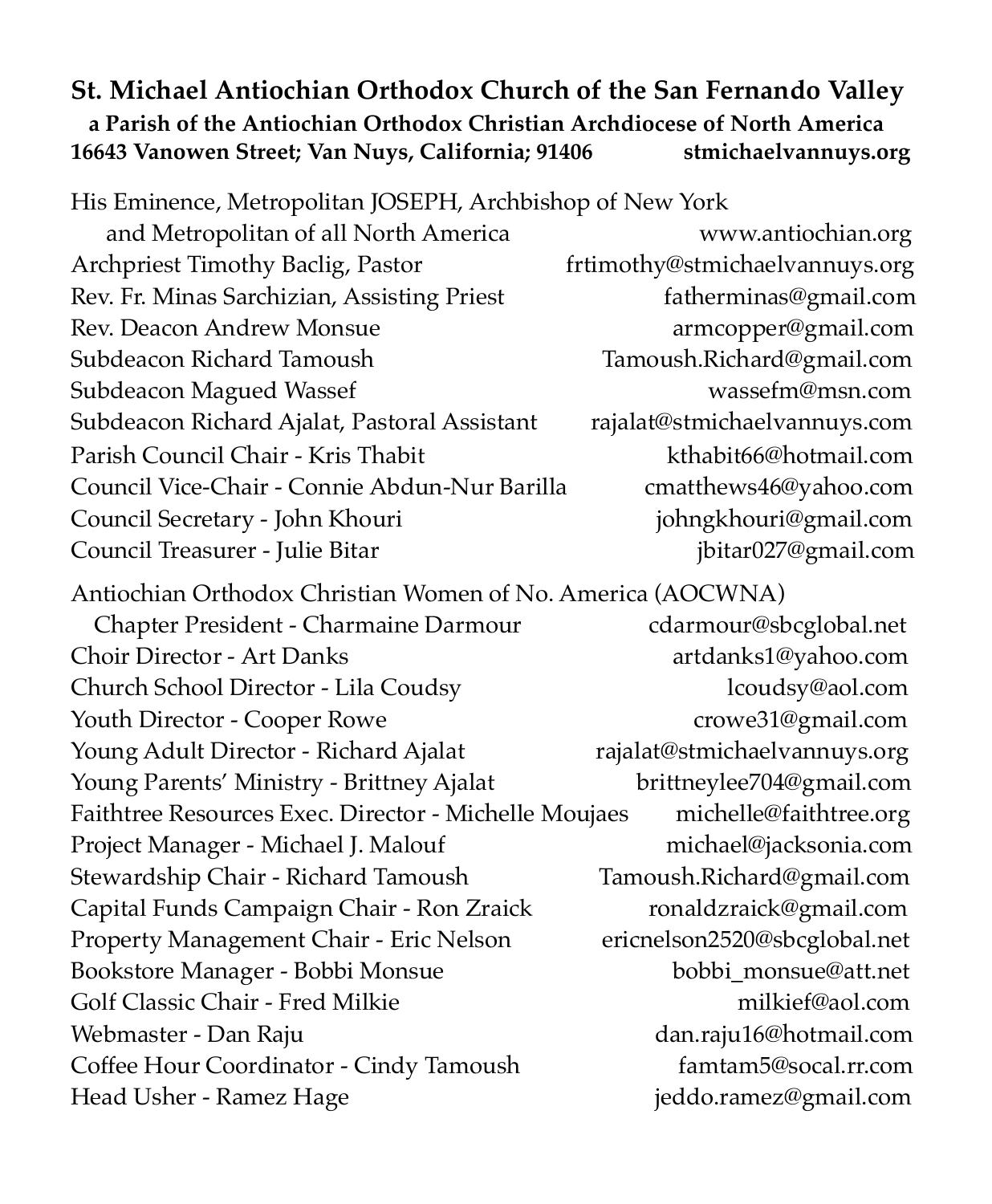## **The Sunday after The Elevation of the Holy Cross**

Martyrs Trophimos, Dorymedon and Savvatios; Hieromartyr Januarios of Benevento and his companions

#### **Sunday, September 19, 2021 Tone 4; Eothinon 2**

#### **Apolytikion for the Resurrection (Tone 4)**

Having learned the joyful message of the Resurrection from the angel the women disciples of the Lord cast from them their parental condemnation. And proudly broke the news to the Disciples, saying: Death hath been spoiled; Christ God is risen, granting the world Great Mercy.

#### **Apolytikion of the Exaltation of the Holy Cross (Tone 1)**

O Lord, save Thy people and bless Thine inheritance, granting to Thy faithful people grant victory over the enemy, and by the power of Thy Cross protect all those who follow Thee.

#### **Apolytikion for our Patron, Michael the Archangel (Tone 2)**

O ye foremost of the heavenly hosts, we beseech thee, though we are unworthy, pray that we may be encompassed with a shadow of thine unearthly glory; preserving us who kneel and cry endlessly: Deliver us from oppression since ye are the prince of the highest powers.

#### **Kontakion of the Exaltation of the Holy Cross (Tone 4)**

Do Thou, Who of Thine own good will was lifted up upon the Cross, O Christ our God, bestow Thy bounties upon the new Nation which is called by Thy Name; make glad in Thy might those who lawfully govern, that with them we may be led to victory over our adversaries, having in Thine aid a weapon of peace and a trophy invincible.

## **Daily Readings**

THE EPISTLE (for the Sunday after the Elevation of the Cross)

*O Lord, how manifold are Thy works. In wisdom hast Thou made them all. Bless the Lord, O my soul.*

#### **The Reading from the Epistle of St. Paul to the Galatians (2:16-20)**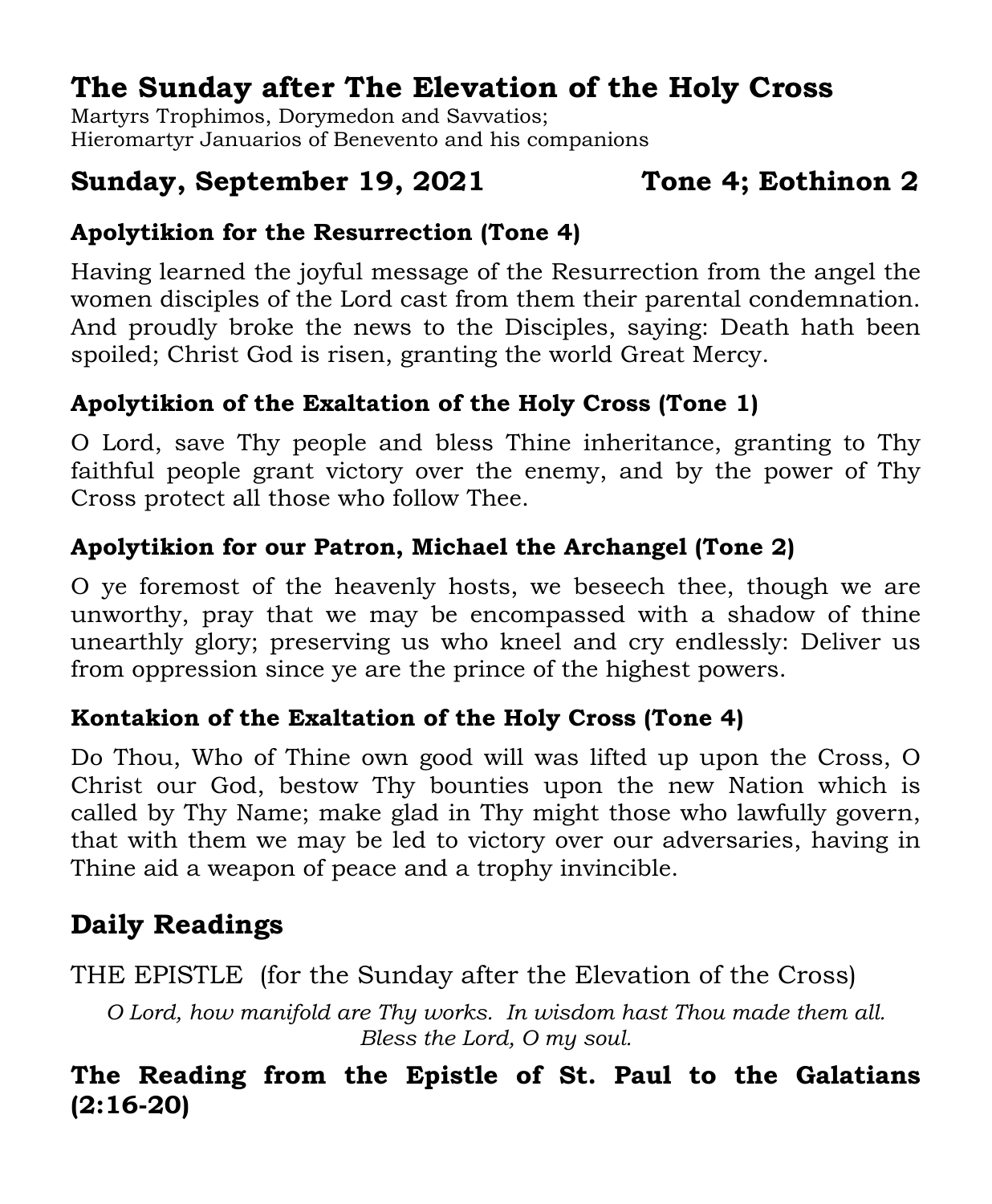Brethren, you know that a man is not justified by works of the law but through faith in Jesus Christ. Even we have believed in Christ Jesus, in order to be justified by faith in Christ, and not by works of the law, because by works of the law shall no one be justified. But if, in our endeavor to be justified in Christ, we ourselves were found to be sinners, is Christ then an agent of sin? Certainly not! But if I build up again those things which I tore down, then I prove myself a transgressor. For I through the Law died to the Law, that I might live to God. I have been crucified with Christ; it is no longer I who live, but Christ Who lives in me; and the life I now live in the flesh I live by faith in the Son of God, Who loved me and gave Himself for me.

THE GOSPEL (for the Sunday after the Elevation of the Cross)

#### **The Reading of the Holy Gospel is according to St. Mark (8:34 – 9:1)**

The Lord said, "If any man would come after Me, let him deny himself and take up his cross and follow Me. For whoever would save his life will lose it; and whoever loses his life for My sake and the Gospel's will save it. For what does it profit a man, to gain the whole world and forfeit his soul? For what can a man give in return for his soul? For whoever is ashamed of Me and of My words in this adulterous and sinful generation, of him will the Son of man also be ashamed, when He comes in the glory of His Father with the holy angels." And He said to them, "Truly, I say to you, there are some standing here who will not taste death before they see the Kingdom of God come with power."

#### **The Synaxarion**

On September 19 in the Holy Orthodox Church we continue the celebration of the Elevation of the Precious and Life-giving Cross, and we commemorate the holy Martyrs Trophimos, Dorymedon and Savvatios.

#### *Verses*

O Trophimos, Dorymedon and Savvatios, but one in spirit, Ye are by sword and irons adorned with meed and trophies. On the nineteenth fell Trophimos with fellow contenders.

In 278, during the reign of Probus, Trophimos and Savvatios came to Antioch, and seeing the city celebrating the festival of Apollo at Daphne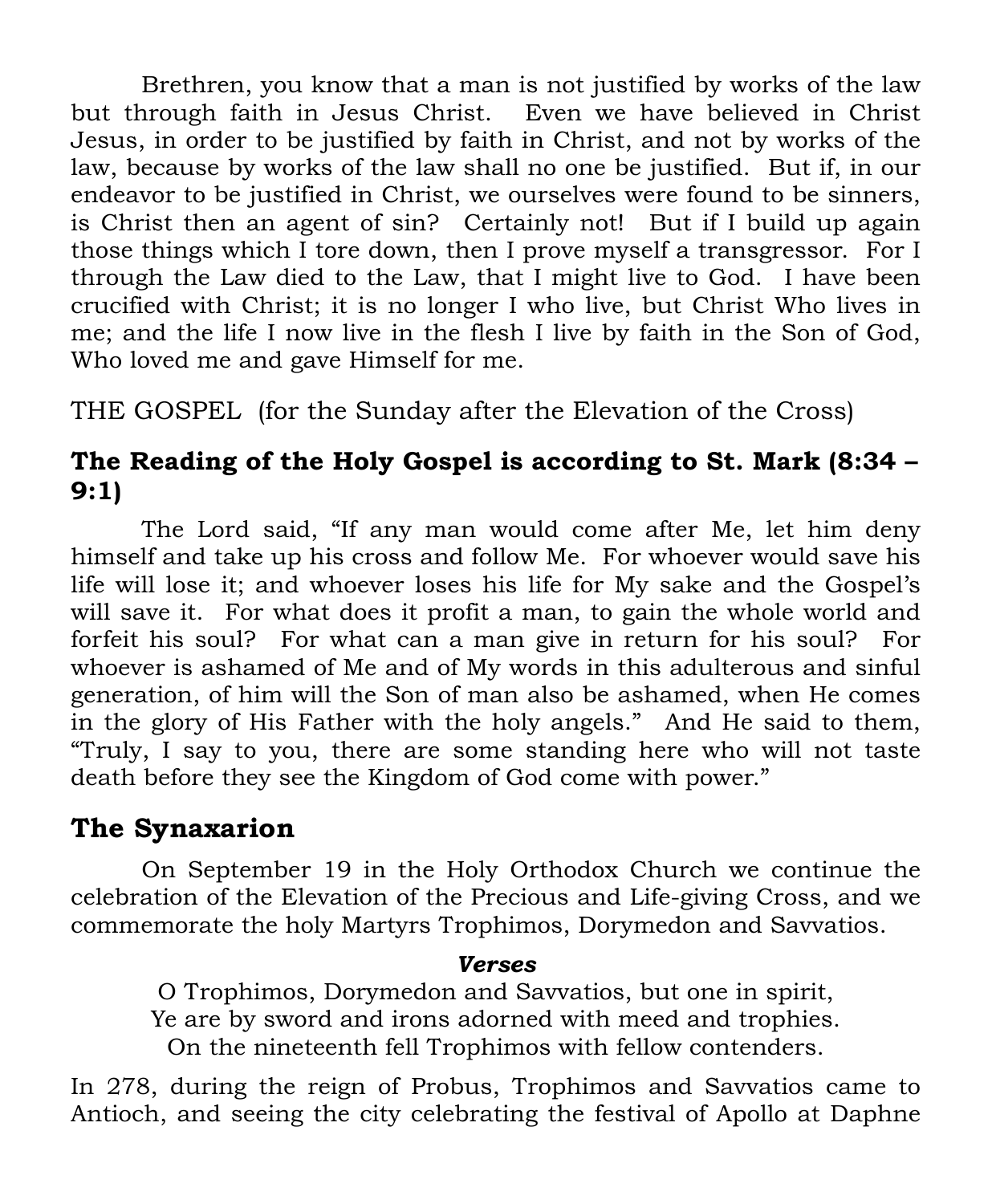lamented the blindness of the people. They presented themselves as Christians to Atticus the Governor and refused to take part in the revelry. Atticus subjected each man to cruel tortures: Savvatios gave up his spirit during sufferings, but Trophimos was imprisoned in various places and beaten at each stop. At Synnada, Dorymedon, a counselor and a pagan, came to the prison and cared for Trophimos. When another pagan feast came, Dorymedon also refused to sacrifice to the idols, proclaimed himself a Christian, and was also imprisoned. The torturer ordered Trophimos and Dorymedon to be thrown to the wild beasts, but the animals would not touch them. They were eventually beheaded and all three martyrs now reign in Heaven.

On this day, we also commemorate the Hieromartyr Januarios of Benevento and his companions. By the intercessions of Thy Saints, O Christ God, have mercy upon us. Amen.

## **OFFERINGS**

The roses for the Procession and Elevation of the Holy Cross are being offered by the Deeb family for the eleven-year memorial and in loving memory of Marion Deeb (+2 October, 2010). Memory eternal.

Holy Bread is being offered by Dr. Samir & Amira Boutari with prayers on the occasion of their recent wedding anniversary (September 12th). May God grant them continued health and many years!

Holy Bread is also being offered by Laila Dawud for the good health of her family: Nadeem, David, Nahil, Neveen, Natalie, Assad, Assad, Dema, Emily and Andrew. Also in loving memory of her beloved husband, Assad, and her daughter, Dema. May they rest in peace. Memory eternal.

Special offerings and requests for prayer are being made . . .

for the repose of the newly-departed servant of God, Linda Simon (+14 September, 2021), beloved wife of Leroy Simon, the mother of Mark, Nicole and Cassandra Simon, grandmother of Charlotte Byant. Memory eternal.

for the healing and good health of Subdeacon Magued Wassef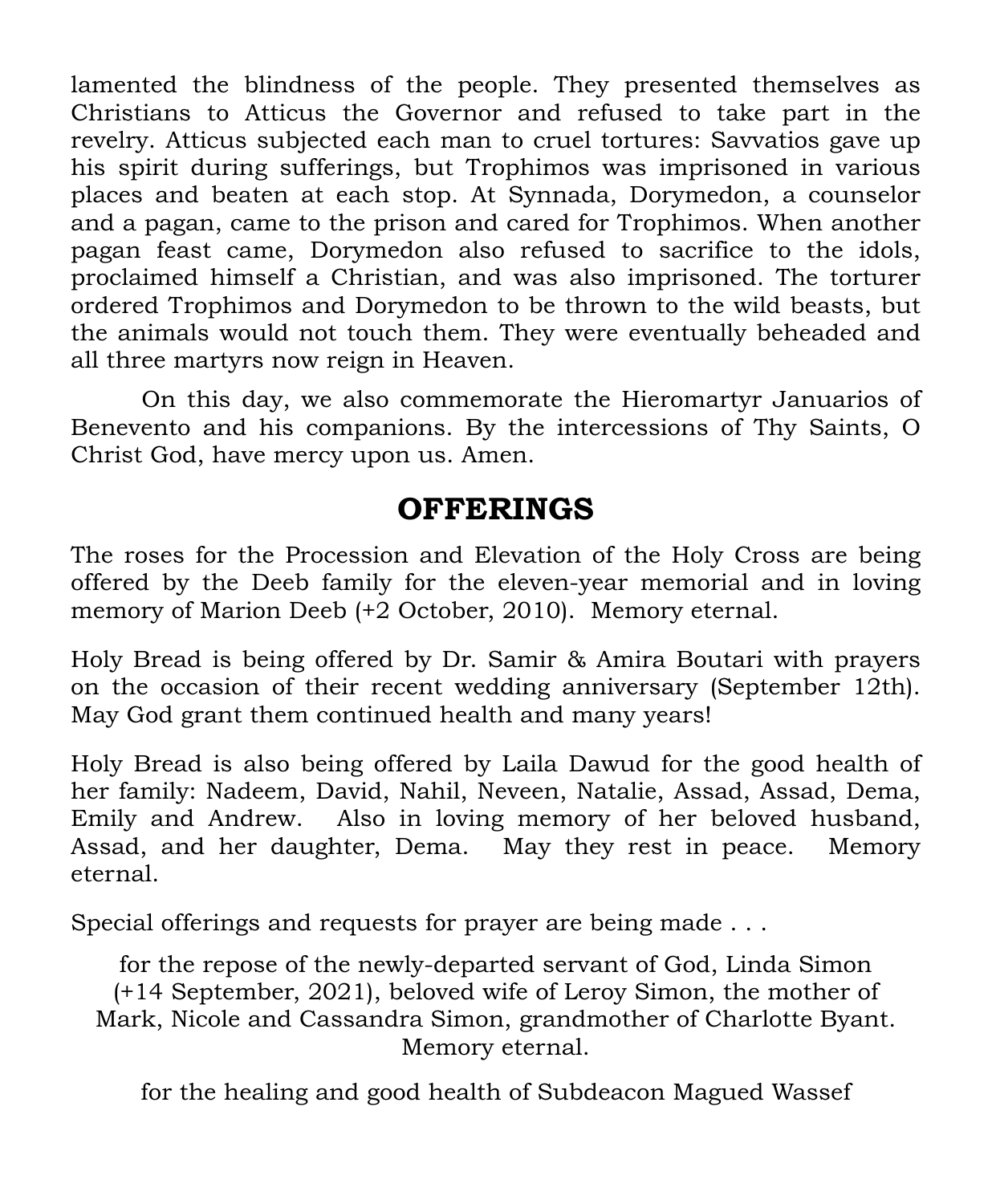for Lauren Baba, celebrating her birthday today. May God grant her many years! (from her "secret sister")

## **LITURGICAL CALENDAR**

*NOTE: Wednesdays and Fridays are observed as days of fasting*

#### **The Feast of St. John the Evangelist and the First Sunday of Luke**

Great Vespers – Saturday, September 25th, 5 p.m. Orthros – Sunday, September 26th, 8:45 a.m., Divine Liturgy, 10 a.m.

## **ANNOUNCEMENTS**

#### **Live-streaming Sunday Orthros and Liturgy**

If you are unable to be with us at church on Sunday, plan to view all of our scheduled church services on-line by logging on to: either **FaceBook** or **YouTube** via our parish website: <[www.stmichaelvannuys.org>](http://www.stmichaelvannuys.org) Your church offering may be made on-line via our website "Donation" tab or by mailing your check to the church at: 16643 Vanowen Street; Van Nuys, California; 91406. Mailing your check to the church will save our church a 3% service charge. Other options for your contributions include: a) automatic bill pay and b) recurring automatic withdrawal, both of which may be arranged with your bank. You may contact us for assistance with any of these options; especially when information of our bank routing and account numbers are needed. E-mail your questions to: [frtimothy@stmichaelvannuys.org](mailto:frtimothy@stmichaelvannuys.org) 

#### **Church Attendance**

We request that everyone attending our church services wear face coverings due to the City policy. Church School in-person class sessions begin today following Holy Communion. Care has been taken to ensure that our classrooms are safe for our children. Questions will also be answered by Father Timothy by e-mail at: [frtimothy@stmichaelvannuys.org](mailto:frtimothy@stmichaelvannuys.org)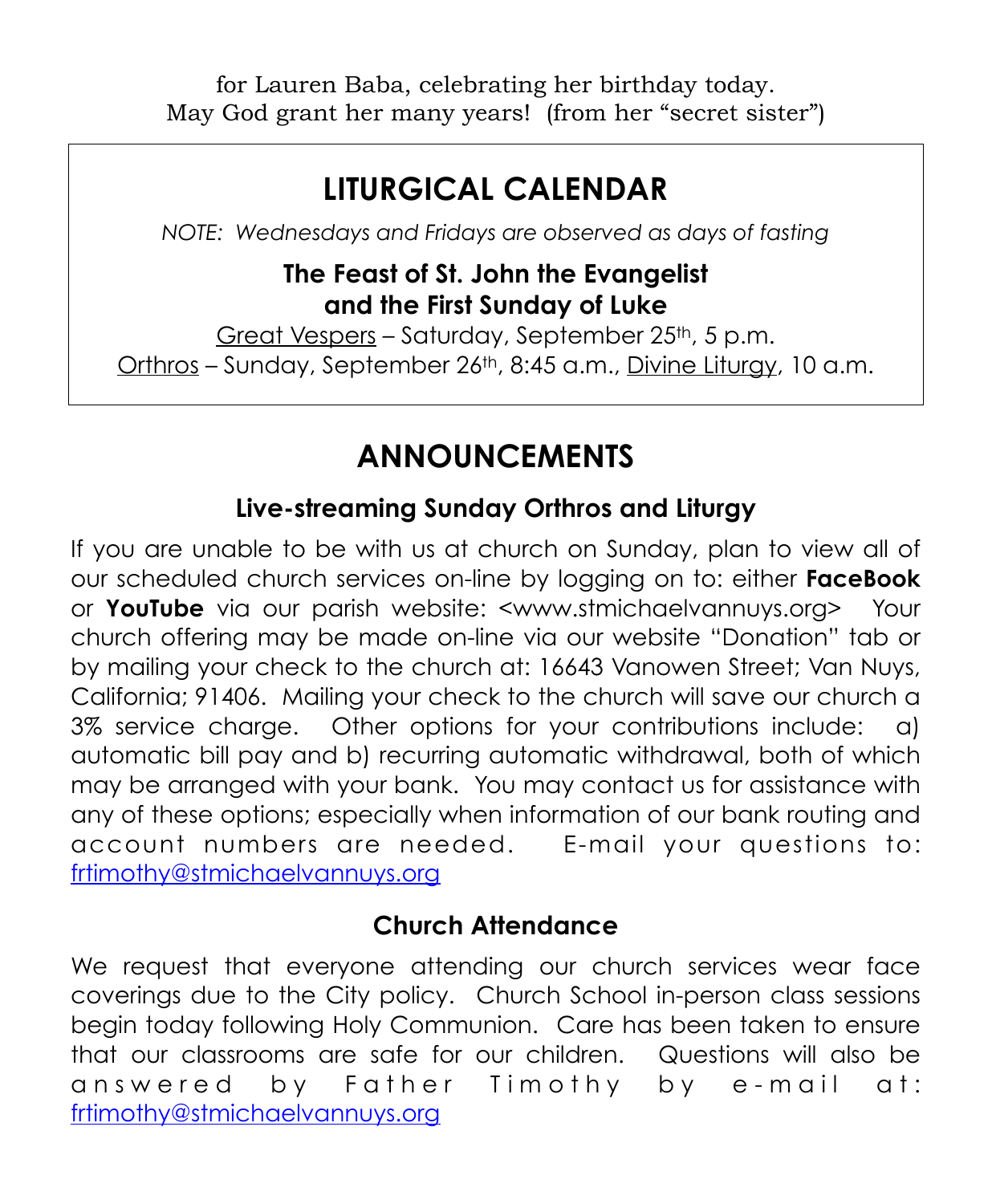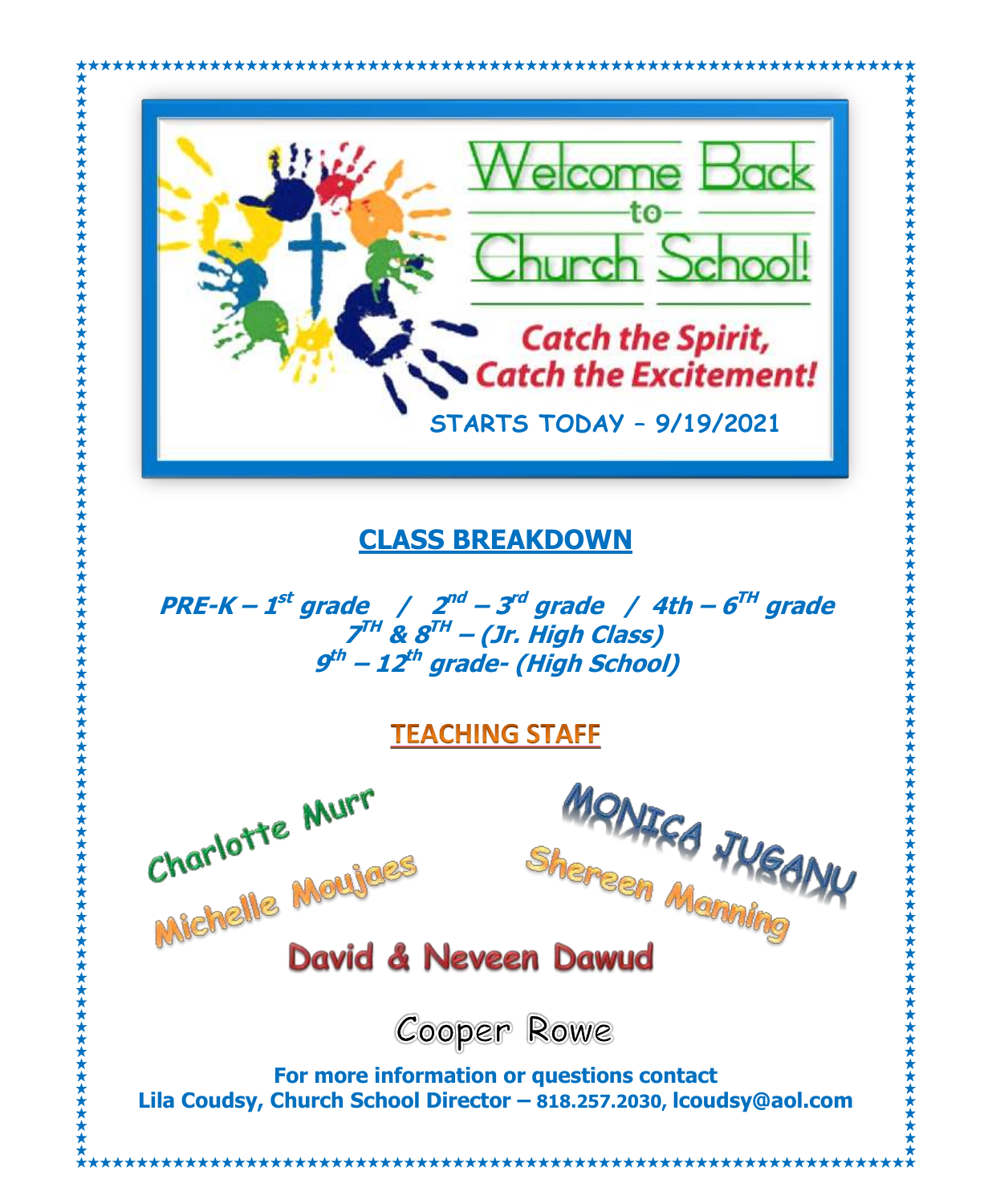**Parish Council Virtual Meeting** – Monday, September 20 at 5 p.m., meeting Zoom link to be provided.

### **Weekly Bible Study Tuesday (September 21)**

Our next Bible Study will be held on Tuesday evening, September 21st, at 7 p.m. We will be continuing our study of St. Paul's Epistle to the Corinthians (Chapters 10 and 11). A link to the Zoom meeting will be sent out in an email. Sessions are recorded for those unable to attend who may also request the link to the study. Plan to join us.

**Note to Coffee Hour hosts: coffee and paper goods will be provided each week. Holy Bread Offering List Coffee Hour Hosts Calendar** Sep 26 - open Oct 03 - Pat Malouf Oct 10 - open Oct 17 - open **Please contact Fr. Timothy (818/219-3761; frtimothy@stmichaelvannuys.org) to sign-up to offer Holy Bread.**

### **Is Your Pledge Up-to-date?**

We thank everyone for their faithful financial support of our parish and all who have made additional contributions to our Building Fund. Please note the four options available for your offerings listed on the form: 1 hardcopy check mailed or brought to church, 2) automatic bill pay, 3) on-line credit card contribution, and 4) recurring automatic bank withdrawal.

#### **Upcoming Events**

**Teen Family Potluck and Pool Party** - Saturday, October 2nd Sign-up for potluck here: https://www.perfectpotluck.com/ETMD7954

**Diocesan Fall Gathering** - October 8-10, 2021 Host: St. John Church; Orinda, California To register on-line go to: <https://fallgathering2021.eventbrite.com/>

**St. Michael Feast Day Lunch (outdoors)** - Sunday, November 7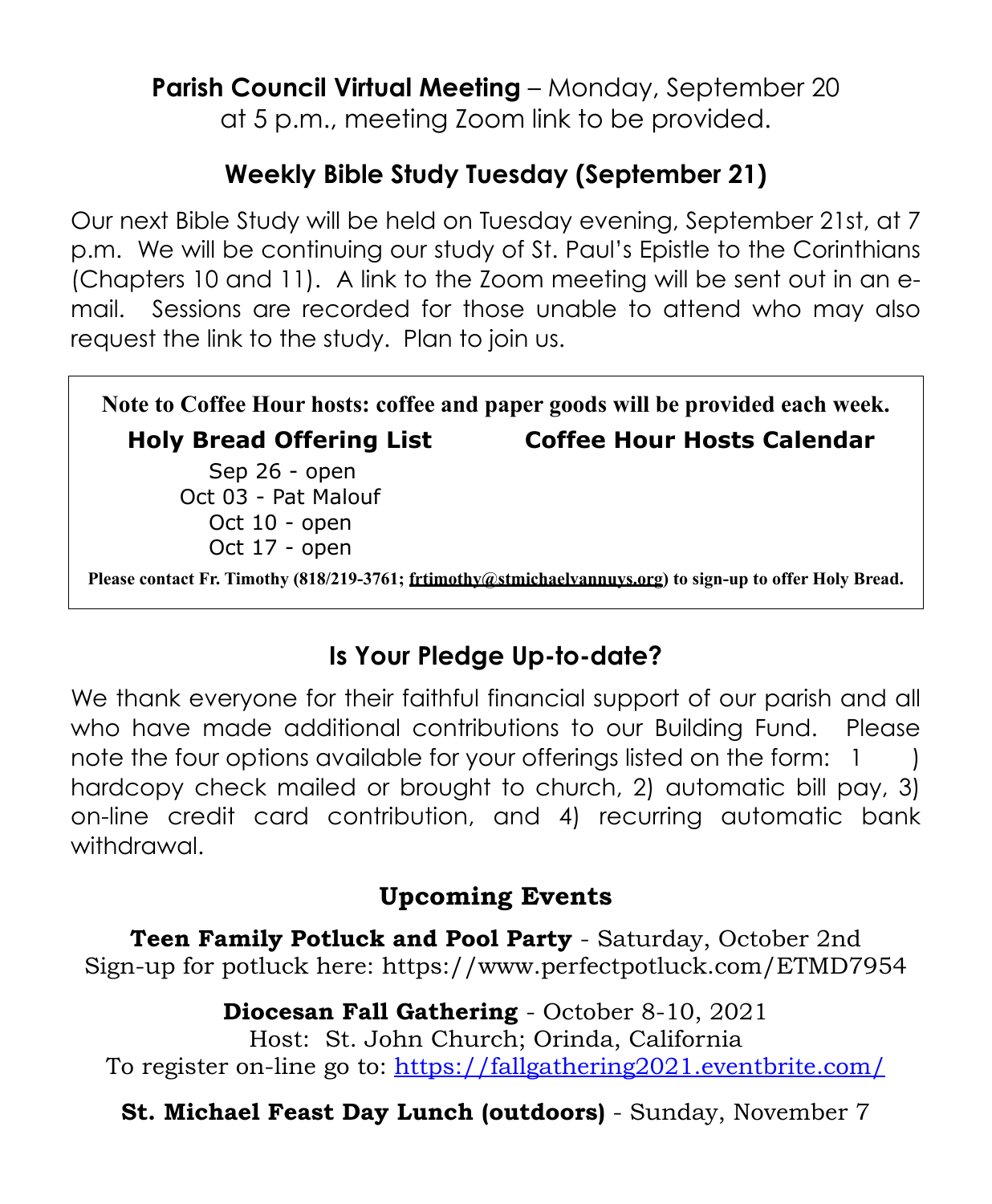

Antiochian Orthodox Christian Archdiocese of North America

# Diocese of Los Angeles and the West

# 2021 Fall Gathering

October 8-10, 2021 With the blessing of His Eminence, Metropolitan JOSEPH

# Schedule

#### Friday, October 8, 2021

Welcome, Check-in/Registration 5:30 PM Vespers 6:30 PM Evening Social with Appetizers and Desserts

#### Saturday, October 9, 2021

Morning Prayers/Breakfast/Check-in/Registration 8:00 AM Meetings 9:30 AM to 1:00 PM Lunch  $1:00$  PM

Optional Activities or Free Time: 2:00-4:30 PM

- Lafayette Reservoir Walk/Hike
- Shopping downtown Walnut Creek (on your own)

Vespers 5:00 PM Fellowship Dinner at St. John's - El Paisa (Mexican) 6:30 PM \$25.00 per person

#### Sunday, October 10, 2021

Orthros and Hierarchical Divine Liturgy 9:00 AM Light Lunch 11:30 AM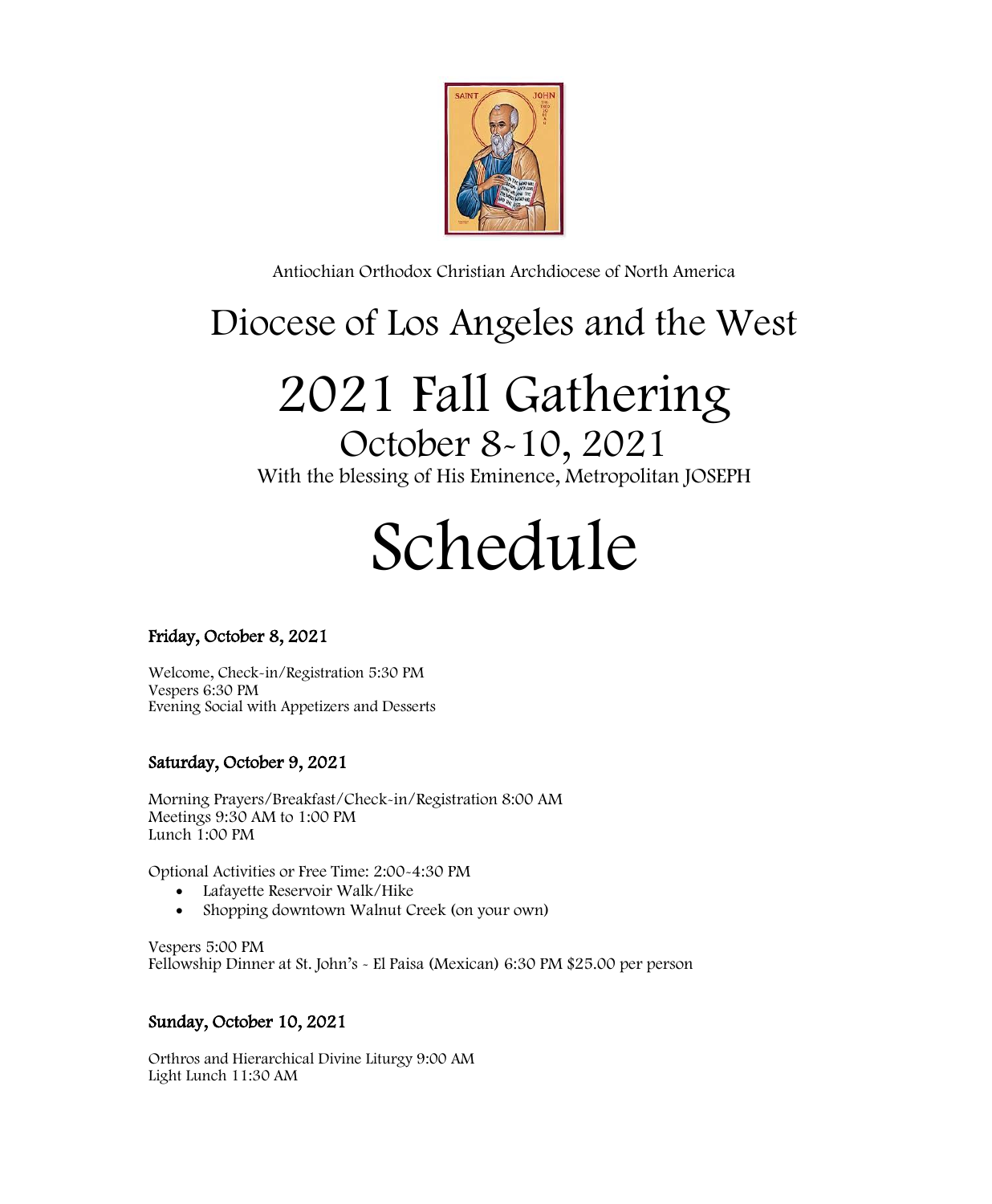#### **Bookstore Orders Available on Parish Website**

You may place an order through our parish website or e-mail Bobbi Monsue (Manager) for special orders at: [bobbi\\_monsue@att.net](mailto:bobbi_monsue@att.net). Your credit card will also be accepted for payment. Please come in and browse through our expanding selection of books, icons and gift ideas. Special orders may also be made by request.

#### **Parish Council Nominations**

On Sunday, November 21, 2021 we will be holding a brief virtual and inperson Special Meeting of the Voting Membership solely for the purpose of receiving and accepting nominations for Parish Council members to be elected for there (3), three-year terms (January, 2021 to December, 2023). At this meeting the Nominations Committee will present their report and additional nominations will be open from the floor.

It is important that persons being considered be able to fulfill the commitment to serve. Therefore it is necessary that all nominees first be personally asked if they would accept nomination, and second be approved by the Pastor as someone who is qualified. The Parish Constitution prescribes that all nominees must be at least twenty-five years of age or older, have been a pledging members of the parish for at least one year and have fulfilled the canonical requirements of the Faith [Article VI, Sec. 2]. The nominees must also be committed in attending monthly Parish Council meetings held on the third (3rd) Sunday of each month.

We sincerely thank Regan Hines [ending his first (1st) term; able to be nominated]; Subdeacon Richard Ajalat [ending his first (1st) term; able to be nominated]; and Kris Thabit [completing his first (1st) term; able to be nominated]. Our one-year appointed members whose terms are expiring are: Adam Lamar [completing his first year appointed and a three-year term], and Michael Mitchell [completing a maximum of eight consecutive elected and appointed years].

The Parish Council election will be held on two (2) consecutive Sundays: November 28 and December 5. Council members whose terms are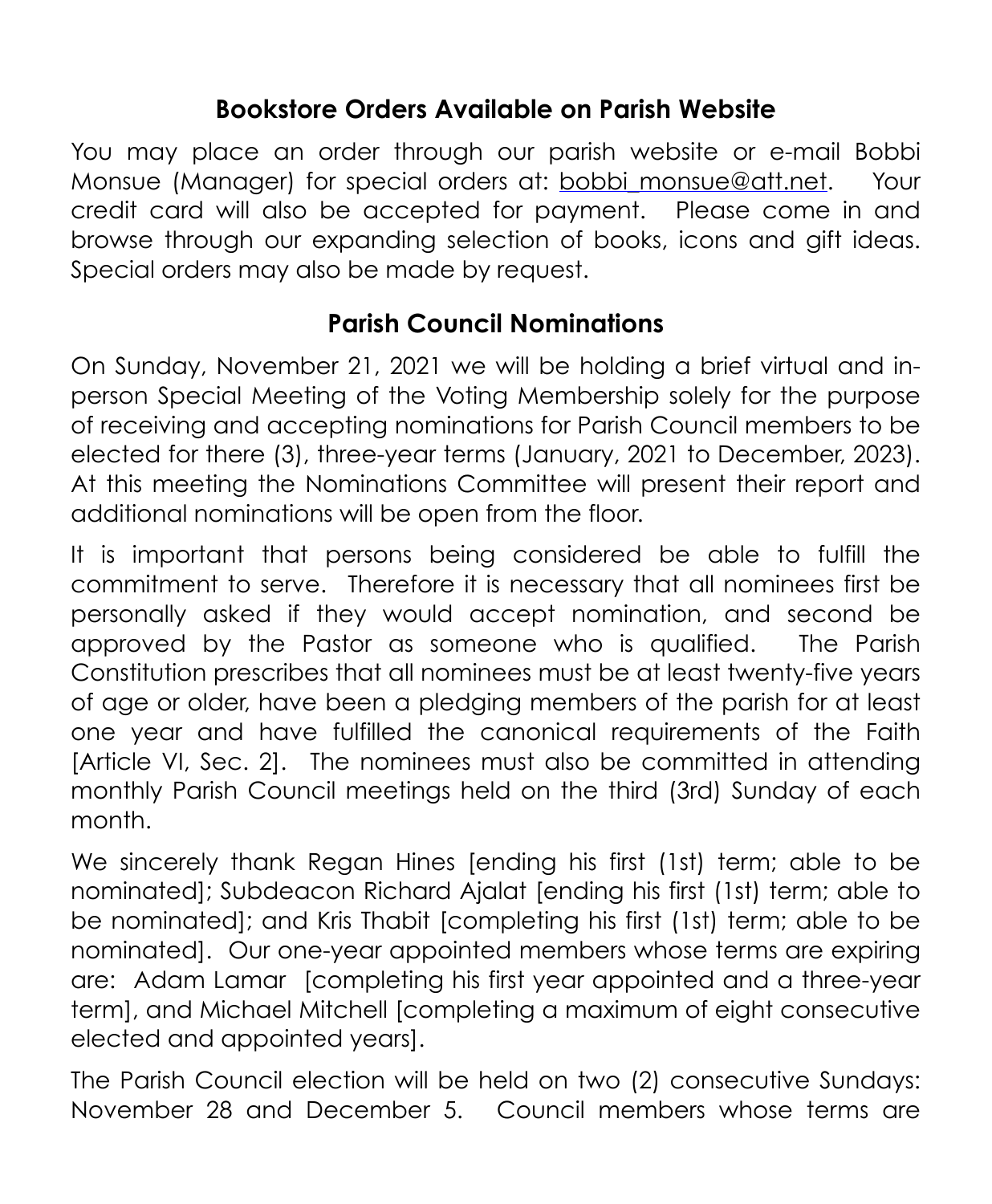unexpired are: Joe Ayoub, Connie Abdun-Nur Barilla, Julie Bitar, John Khouri, Deacon Andrew Monsue and Dan Raju. Charmaine Darmour is also completing her eleventh (11th) consecutive year as President of the Antiochian Women. All interested in serving on the Parish Council should contact: Connie Barilla, Nominations Chair at: [cmatthews46@yahoo.com](mailto:cmatthews46@yahoo.com) or speak with Father Timothy.

#### **Bookstore Sales Continue With Delivery**

Contact Bobbi Monsue at: bobbi monsue@att.net for your special order of books, icons, jewelry, cards, lamps, censers, incense, and much more; especially for that special occasion or personal gift.

#### **Lecture on the Holy Land Monotheistic Faiths**

For the past three years, Father Timothy has been providing seasonal lectures to pre-college and college students on the subject: "The Three Monotheistic Faiths of the Holy Land: Judaism, Christianity and Islam." You are welcome to receive the recorded links to the lecture by request. Simply e-mail Father Timothy at: [frtimothy@stmichaelvannuys.org](mailto:frtimothy@stmichaelvannuys.org)

#### **The Feast of the Elevation of the Holy Cross - September 14**

Each year on September 14 the Orthodox Church celebrates the feast of "The Elevation of the Honorable and Life-giving Cross." This is one of the great feasts of the Church year, and one which has an important historical background. Although one or two of the hymns for the day refer obliquely to the vision of the cross in the heavens, the actual commemoration is not that of Constantine's vision before his battle with Maxentius on October 28, 312. On that occasion, while he was in doubt about the outcome of the impending battle for Italy, he saw in the heavens the arms of the cross stretching far and wide, and the words. "In This Conquer." The battle won, he did begin to aid Christians, and ended by himself being baptized just before his death.

The third Sunday of Great Lent is another commemoration of the Holy Cross that celebrates the finding of the cross in Jerusalem by Constantine's mother, St. Helena, about the year 326, according to the Tradition. A great many stories sprang up about this event, but Constantine did erect a great church over the Holy Sepulcher (the Tomb of Christ), and in it the cross was enshrined in a reliquary. This church stood for three centuries before it was destroyed by the Persians, during their series of campaigns against the Empire. Whatever were the early feasts observed in Jerusalem in honor of the Finding of the Cross, they became overshadowed by the events of the reign of the Emperor Heraclius, which are what the Feast as it is today does commemorate.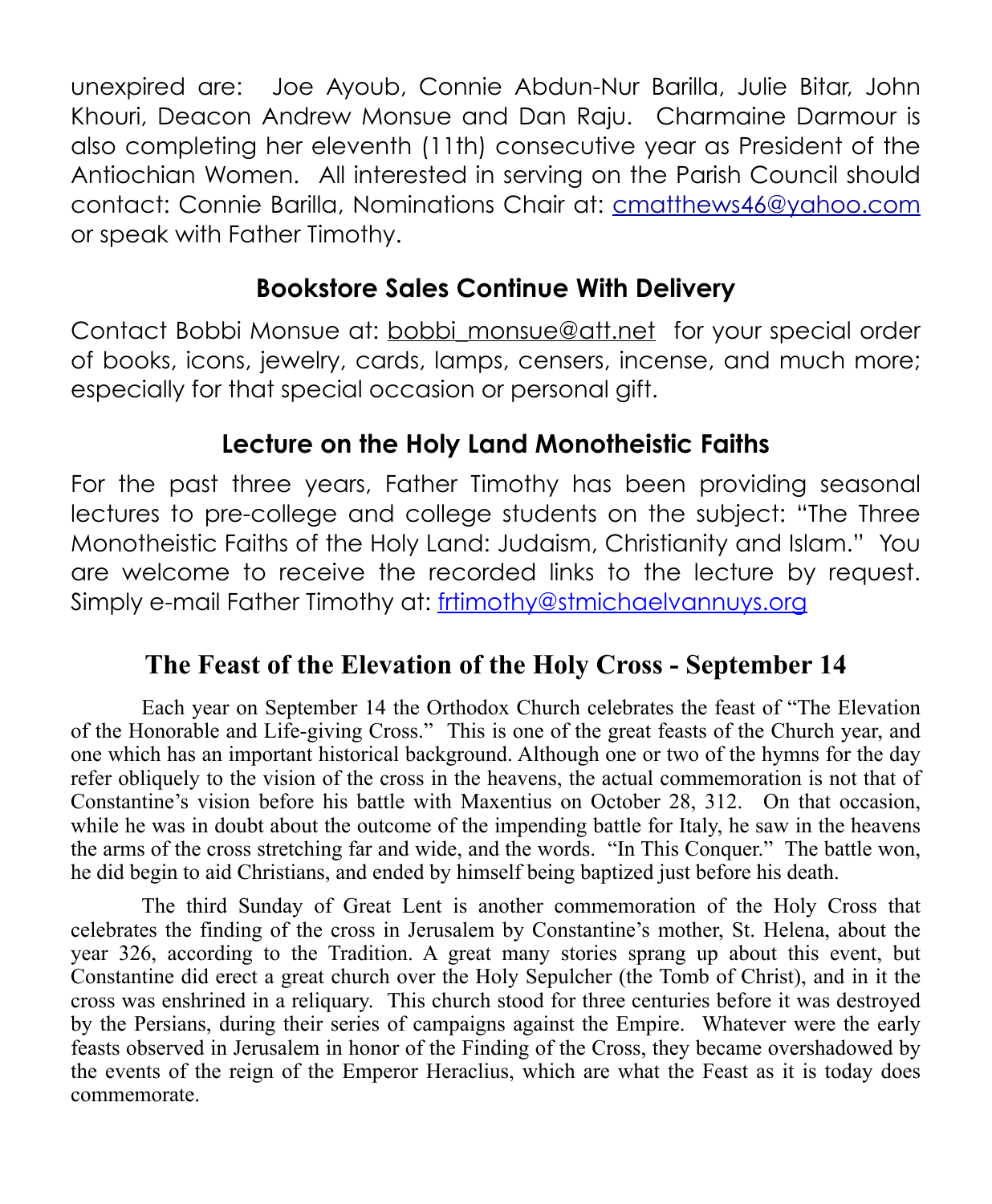When Heraclius was crowned Emperor on October 5, 610, after the overthrow of the unworthy Phocas, the provinces on all sides were overrun by the Persians, Avars, and Slavs. He started on a series of internal reforms, such as canceling the dole of grain, which enabled a great many able-bodied loafers in Constantinople to spend their time attending the circus and games instead of doing something useful, and in trying to improve the finances of the government. He embarked on a series of campaigns in due course of time to re-establish Byzantine rule in the neighboring parts of the Empire. The Persians had for some years been harassing Syria and Asia Minor, and in 613 they attacked the city of Damascus. The next year they took Jerusalem, and left a garrison in charge of the city. The population revolted as soon as the main body of the invading army left, and slaughtered the garrison. This brought back the conquerors, who are said to have killed 90,000 of the inhabitants, sparing only the Jews who aided them in the conquest. They took the Patriarch Zacharias and the case containing the relics of the cross back to Persia with them.

This event was regarded by all the Christians as the greatest possible disaster, since they regarded the sacred relics as the palladium of the city. Added to this was the insolence of Chosroes, King of the Persians, who taunted the Christians with their religion and their Lord, who so obviously had failed to deliver them. For the next eight years Heraclius was busy with the Avars, and was not able to go out against the Persians until 622. He waged six campaigns between 622 and 627, and finally defeated Chosroes and his generals decisively, but at great cost. The Empire was in great danger: in 626 the Persians were in Asia Minor right across the Bosporus from the City, while their barbarian allies were encamped on the north in Thrace. But Heraclius managed to fight them all off, and restore some control.

Heraclius brought back to Jerusalem the Patriarch and the relics of the cross, which had not been molested. The populace demanded to see and venerate the relics, and accordingly they were solemnly elevated for all to see and reverence. The Emperor took a part of the sacred wood back to Constantinople with him. From the time of the finding of the cross by the Empress Helena, small bits of the wood were sent all over the world as most sacred relics, and the part which remained, although large, was still portable.

The hard-won peace of 626 left both the Persian anti Byzantine empires exhausted. At this very time a new danger appeared on the horizon: both Chosroes and Heraclius received letters from the Arab Mohammed, who invited them to adopt Islam, his newly founded faith. They both declined, but their contacts with the Moslems were to be many and difficult. In 629 Arab attacks on the empires began, and in 635 Damascus was taken, and Jerusalem in 637. Heraclius went back to Jerusalem and removed the sacred relics to Constantinople for safe keeping, but the Patriarch remained behind to greet the new rulers.

The ceremony of Elevation as performed in Church is actually a patriotic one, with prayers for the Rulers and their people, for Church and State, and for their establishment and preservation. The key to the observance is to be found in the Hymn for the Feast, the Troparion, which runs as follows:

> *"0 Lord, save thy people and bless thine inheritance: and to Thy faithful people grant victory over the enemy, And by power of Thy Cross protect all those who follow Thee."*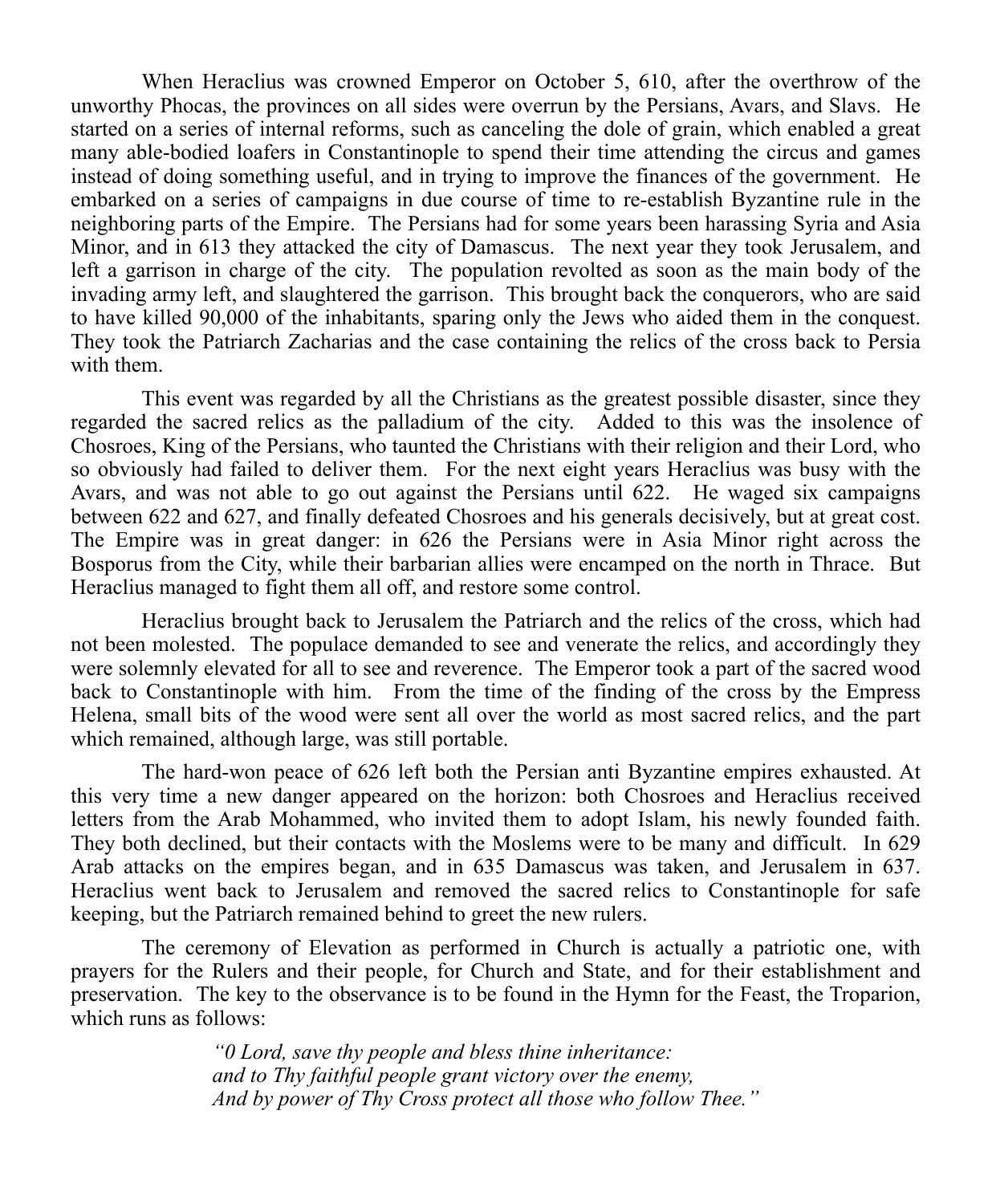To the Byzantines, their Empire was the civilized world, the *Oikoumene*, the habitation of law and order; outside the pale were the barbarians, the people who spoke some other language that no one could understand, and whose ways were violent and strange. The Christian religion was a part of this, the vehicle of salvation and civilization. This is the heritage that was transmitted down through the ages by the Byzantine Empire, the struggle for civilization against the power of the destroyers. When we celebrate the feast today, we should have this in mind; it is apt that the Feast of the Cross is always a Fast. This paradox is striking, but accentuates the understanding our ancestors had that victory comes hard, and that nothing good is achieved without sacrifice.

### **The Sign of the Cross in the Eastern Church**

by Archpriest Armand J. Jacopin

In the course of history no symbol has expressed the mentality of Christians more faithfully than the cross. The cross is the concrete expression of the Christian mystery, of victory through defeat, of glory through humiliation, of life through death. It is the symbol of a God who became man to die as a slave to save creatures. It is the symbol of a life that is not afraid to look to the height and breath and depth of things because in every direction its arms remain outstretched.

It is interesting to note that long before Christ the symbol of the cross was held in high esteem and venerated by many pagan cultures as a sacred sign of the stability and the integrity of the universe pointing to the four directions of the compass and gathering to itself the entire cosmos. More amazing still this ancient symbol would in the "fullness of time" become the instrument of redemption and the means of the glorification of the Son of Man as St. John Chrysostom says: "I call him king because I see Him crucified: it belongs to the king to die for his subjects." Crucifixion, death, salvation, kingship, glory – the cross!

Because the pagan would could not and would not understand such a deep mystery, such "foolishness," the early Christians hesitated to use the cross openly as the sign of the new faith. When it did appear it was usually disguised as an anchor or was intertwined amid vines. With the liberation of the Church from persecution under the Emperor Constantine, however, the cross slowly emerged as the sign of the Christians. Eusebius related that the cross even supplanted the Roman eagles on the military standards – *En touto nika* (Gain the victory with this).

Despite their reticence to use the cross as a public symbol before the fourth century, the Christians did make wide use of it as early as the second and third centuries to sign themselves on the forehead. In the second century Tertullian reports: "In all of our travels and movements, in all of our coming in and going out . . . whatever employment occupies us; we mark our foreheads with the sign of the cross." "Let us not be ashamed to confess the Crucified."

St. Cyril of Jerusalem writes in the fourth century: "Let the cross be our seal, made with boldness by our fingers on our brow and in everything…"

By the sixth century in the East, probably due to the raging Monophysite heresy which denied the double nature of Christ as both God and man, two fingers began to be used to trace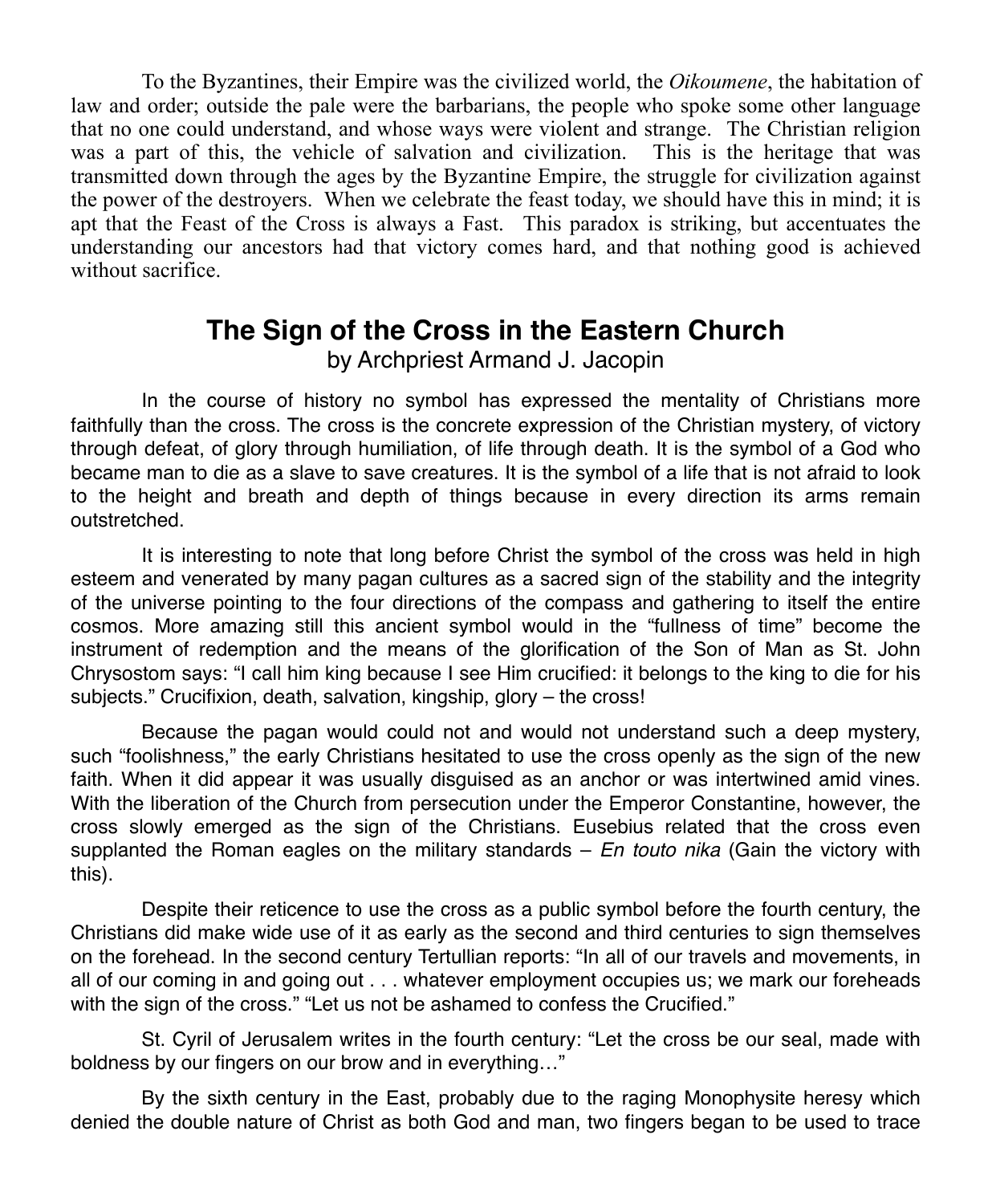the sign of the cross, now no longer only on the forehead but more boldly with a larger sign made on the body. The succeeding centuries saw further modifications emanate from the Eastern tradition because of a desire to profess more explicitly the belief in the triune God and the double nature of Christ. The thumb and two fingers were extended to symbolize the Trinity while the ring finger and little finger were folded back on the palm to profess the God-Man, Jesus Christ.

This newer usage also spread to the Western Church where we read Pope Leo IV writing in the middle of the ninth century instructing the clergy: "Sign the chalice and the host with a proper cross . . . with two fingers outstretched and the thumb hidden within them, by which the Trinity is symbolized. Take heed to make this sign rightly." In the thirteenth century Pope Innocent III directed most explicitly that the sign of the cross be made with three fingers from the forehead to the breast and from the right to the left shoulder, the actually way it is still done by the majority of Eastern Christians. The Western Church retained this ancient form until about the fourteenth century when gradually the open hand was introduced and the sign began to be made in an inverted fashion from left to right, perhaps mistakenly following the lead of the priest who in blessing inverts his movement so it would be seen correctly by the congregation before him.

Eastern Orthodox and Eastern Catholics place great emphasis on the sign of the cross as a profession of faith in the three basic doctrines of Christianity: the Holy Trinity, the double nature of Christ, and the mystery of redemption. This act of faith in the teaching of Christianity is also an act of consecration to God of all human activities thoughts, affections, and actions.

The gesture is presently made by joining the fingers (thumb, index and middle finger down on the palm) and lifting the hand first to the forehead, then to the heart, to the right and left shoulder. In the scriptures right always represents good and left evil, and in the Creed, the Son is said to sit at the right hand of the Father—thus the signing of the right shoulder first. Eastern Christians sign themselves often especially at every mention of the name of the Holy Trinity and in conjunction with the metany (signing the cross over the full length of the body reaching the floor) or bow made to reverence holy things such as the altar or an icon.

The sign of the cross is a symbol of faith, a sign that shall be contradicted, a standard to lead on toward final victory as St. John of Damascus teaches: "For wherever the sign shall be, there also shall he be."

| <b>EOTHINON 2</b> | <b>TONE 4</b> |
|-------------------|---------------|
| ומ<br>∀لایونینا∡  |               |

#### **The Sunday after (Apodosis) The Feast of the Exaltation of the Holy Cross**

**Martyrs Trophimos, Dorymedon and Savvatios; Hieromartyr Januarios of Benevento and his companions**

**طروباریة القیامة على اللحن الرابع**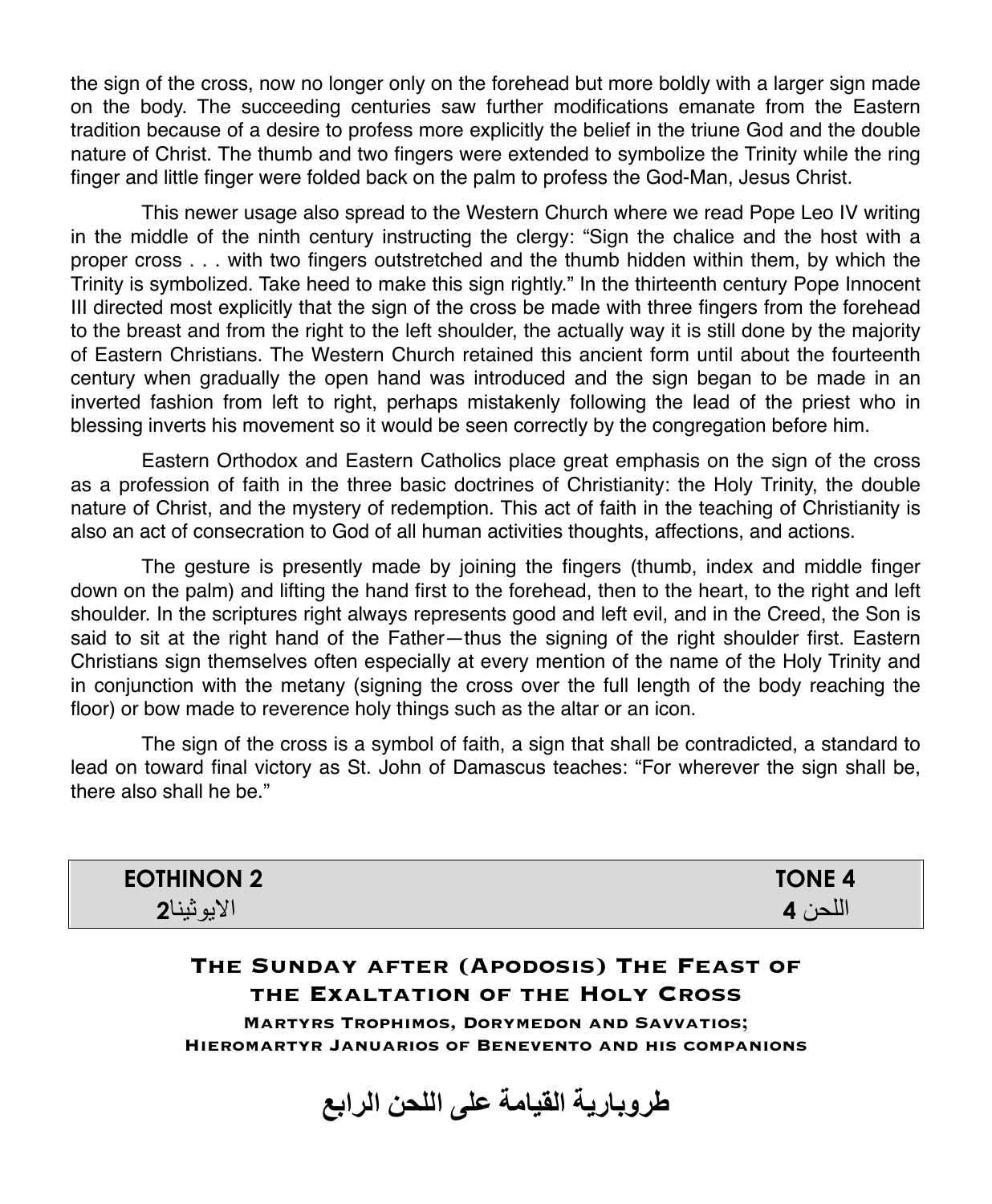إن تلميذاتِ الربِ تعلمن من الملاكِ الكرزَ بِالفيامةِ البهج, وطرحن الفضاعَ الجدي,<br>وخاطبن الرسلَ مفتخراتٍ وقائلاتٍ: سُبي الموتُ وقام المسيحُ الإلهُ, مانحاً العالمَ الرحمةَ **العظمى**

**طروباریة الصلیب على اللحن الأول** خلِّص يا رب شعبَك وبارِكْ ميراثَك ٖ وامنحْ عبيدَك المؤمنين الغلبةَ على الشرير ¸ واحفظْ .بقوةِ صليبِك جميعَ المختصين بك

**طروباریة رؤساء الملائكة باللحن الرابع** أيّها المتقدّمونَ على الأجناد السماويين، نتوسّلُ إليكم نـحن غِيرٍّ المستحقّين، حتّى أنّكم **َ** بطلباتِكم تكتنوفوننا بظلِّ أجنحةِ مجدِكم غيرِ الهِيولي، حافظينَ إيّانا نحنُ الجاثين **ِ فتور، أنقذونا َمن الشدائد، بما أّنكم رؤسا ُء مرات ِب القّوا ِت العلویة. َوالصارخ َین بغیر**

**قنداق الصلیب على اللحن الرابع** يا من ارتفعتَ على الصليبِ طوعاً, أيها المسيحُ الإلهُ ٍ امنحْ رَّأفتَك لشعبِك الجديد المُسمى بك وفِرّ حْ بقدرتِك عبِيدَك المؤمنين مانحاً إياهم الغلبةَ على الشرير . ولتَكُنْ لهم نصرتُك سلاحاً للسلام, وظفراً لا يُقهر.

**الرسالة**

**ّھا بح ٍ كمة صنعت. باركي یا نفسي الرب َك یا رب. كل َ أعمال .ما أعظم فص ٌل من رسا ِ لة القدی ِس بولس الرسول إلى أھل غلاطیة**

يا اخوة ٍ نحن نعلمُ أنّ الإنسانَ لا يُعدّ باراً بالعملِ بأحكامِ الشريعة ٍ بل بالإيمانِ بيسوع المسيح ولذلك آمنا بيسوع المسيح لنُعدّ أبر اراً بالإيمانِ بالمسيح ٍ لا بالُعمِلِ بأحكامِ الشريعة فالإنسانُ لا يُعدّ باراً لعمله بأحكامِ الشريعة فإنْ كنّا نلّتمسُ البرَّ بالمسيح وُجدنا أيضـا من الخاطئين, فهل يعني هذا أنَّ المسيحَ يعملُ للخطيئة؟ حاشَ<br>. له! ولكَني إذا عُدتُ إلى بناءِ ما هدمتُه جعلتٌ من نفسي مُخَالِفاً للشريعةِ لأني بالشريعةِ مُتَّ عن الشريعةِ لاحيا لله. مع المسيحِ صُلبتُ<sub>,</sub> فما أنا أحيا بعد<sub>,</sub> بل المسيحُ ا<br>ا